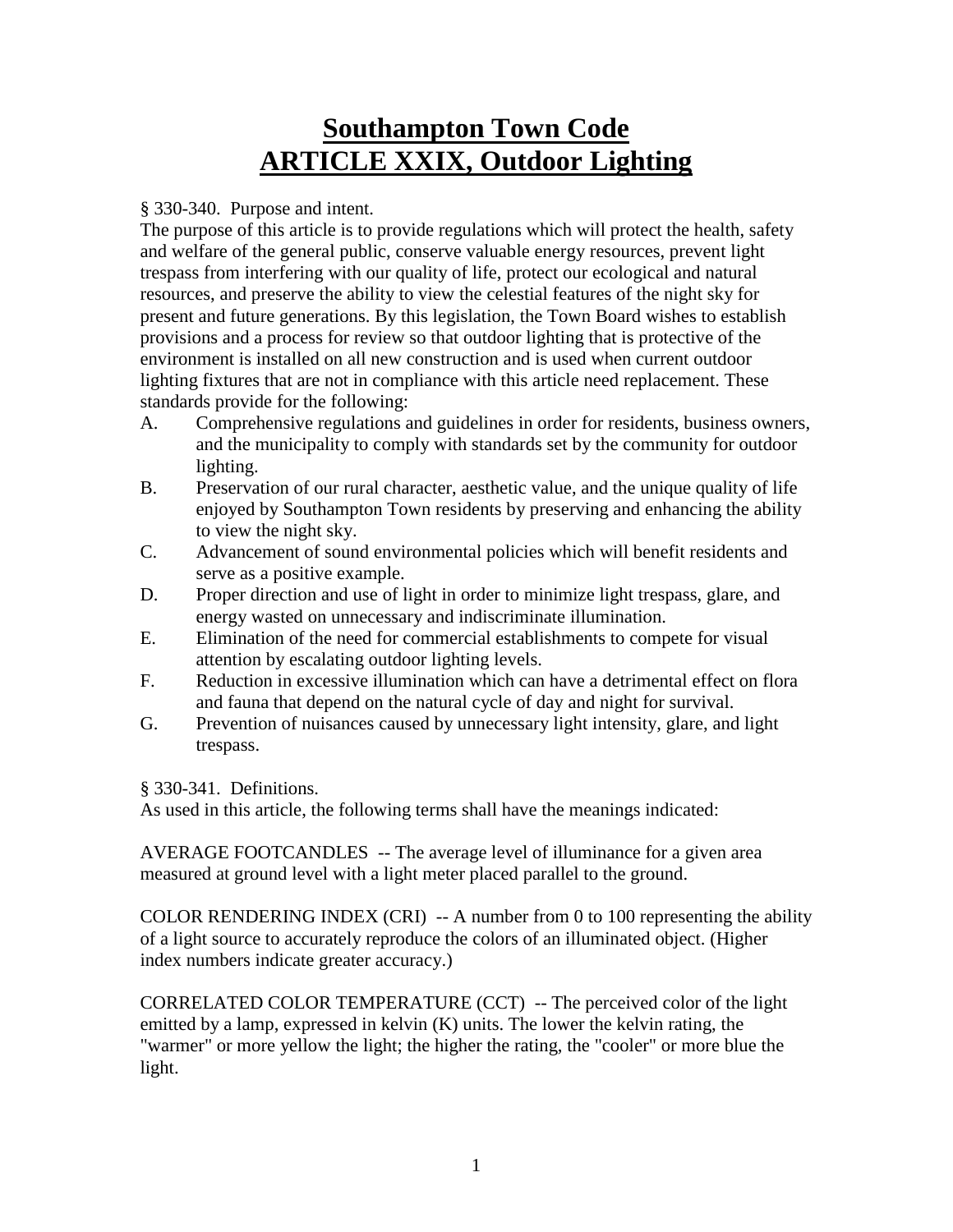ESSENTIAL LIGHTING -- Light used for a specified period of time that is necessary for a specific purpose while said purpose is actively being served. This includes lighting that is necessary to promote location identification, public circulation, or public safety.

EXCESSIVE LIGHTING -- Light that exceeds the amount that is needed to perform a visual task at night or is required for safety, per suggested minimum illuminance levels published by IES in its Recommended Practices.

FIXTURE -- The complete lighting assembly that houses the lamp or lamps and can include all or some of the following parts: a housing, a mounting bracket or pole socket, a lamp holder, a ballast, a reflector or mirror, and/or a refractor or lens; also referred to as a "luminaire."

FLOOD- OR SPOTLIGHT -- Any light fixture or lamp that incorporates a reflector, a refractor, or a prismatic lens to concentrate the light output into a directed beam in a particular direction.

FLUORESCENT -- A type of discharge lamp that employs mercury vapor and phosphors. Unlike incandescent lamps, fluorescent lamps require a ballast to regulate the flow of electricity.

FOOTCANDLE -- The unit of measurement used to quantify the amount of light falling on a surface. One footcandle is the illuminance produced by a candle on a surface one foot square from a distance of one foot.

FULL CUTOFF -- For the purposes of this article, a "full-cutoff fixture" is considered one that delivers 100% of the total lumens within the  $0^{\circ}$  to 90 $^{\circ}$  zone with a maximum of 10% of total lumens delivered within the 80° to 90° zone. Full-cutoff fixtures are considered fully shielded. See Figure 1.EN

FULLY SHIELDED -- A fixture constructed and installed in a fixed position and in such a manner that all light emitted is projected below the horizontal plane through the fixture's lowest light-emitting part. Unlike a full-cutoff fixture, a fully shielded fixture is not engineered to limit lumen distribution in the 80° to 90° zone. See Figure 1. EN

GLARE -- A visual effect produced when a light source within the field of view is brighter than the level to which the eyes are adapted. Glare may cause annoyance, discomfort, loss of visual acuity, or momentary blindness.

HIGH-INTENSITY DISCHARGE (HID) LIGHTING -- An energy-efficient family of lighting that includes high-pressure sodium, mercury vapor, and metal-halide-type bulbs. These types require a warmup time, usually require a ballast exclusive to the light source, and have a higher lumen output per watt than incandescent or halogen lamps.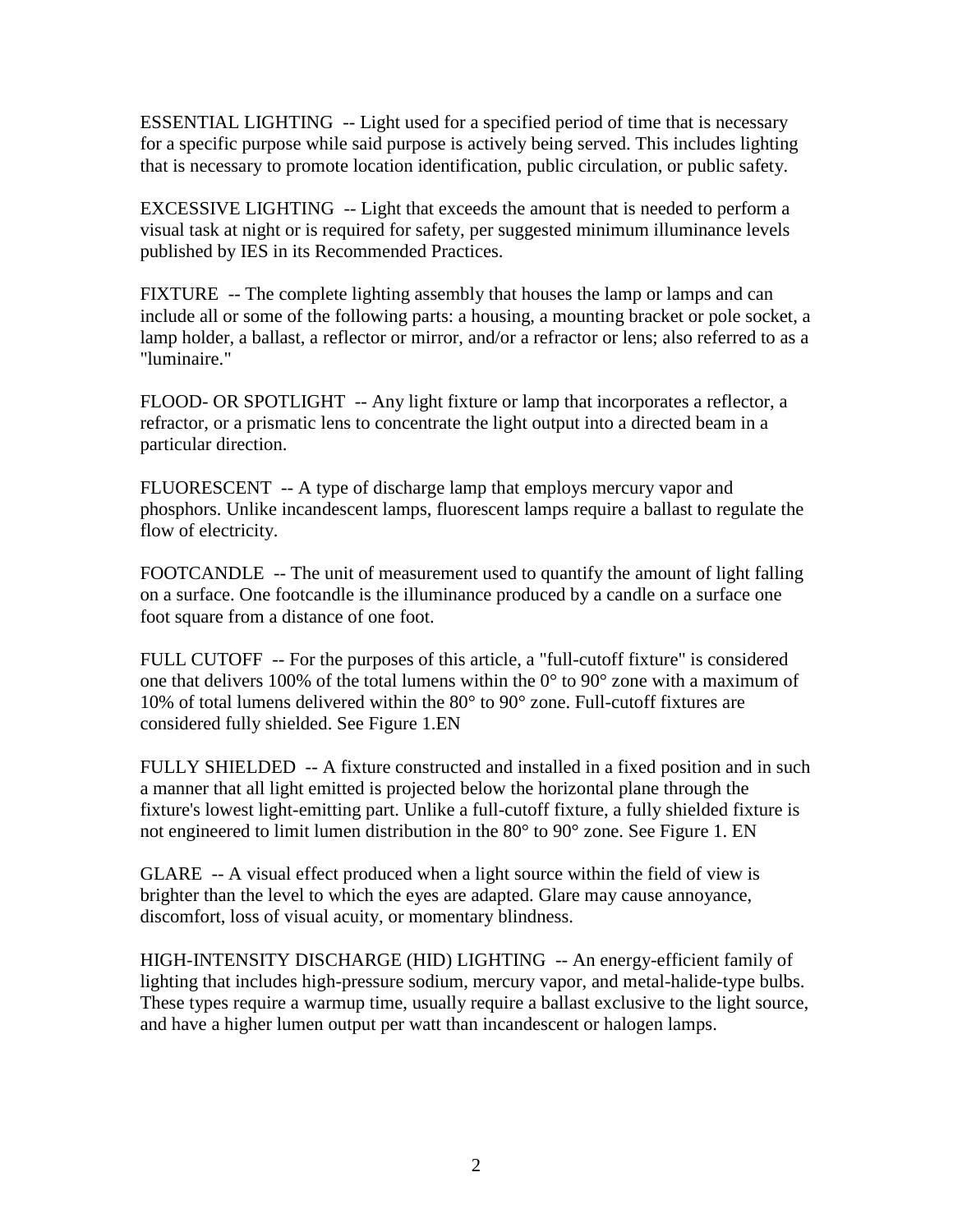HIGH-PRESSURE SODIUM (HPS) -- A type of high-intensity discharge lamp that primarily employs sodium. These lamps produce light with a warm correlated color temperature of approximately 2,100 K and have a color rendering index of around 25.

HOLIDAY LIGHTING -- Temporary lighting of various types and colors installed in connection with holiday or religious observances and removed thereafter.

IES -- Illuminating Engineering Society, the trade association of the lighting industry.

IES RECOMMENDED PRACTICES -- IES publications setting forth recommended light levels for a particular application. Recommended Practices cited in this article are: Lighting for Exterior Environments (RP-33), Lighting for Parking Facilities (RP-20), Roadway Lighting (RP-8), and Sports and Recreational Areas Lighting (RP-6).

ILLUMINANCE -- The amount of light falling on a surface, measured in footcandles (lumens per square foot).

KELVIN -- The unit of measurement used to characterize the color of light emitted by a lamp. See also "correlated color temperature."

LAMP -- The component of the fixture that produces the actual light; a light bulb.

LAMP TYPE -- The category to which a lamp belongs by virtue of the process by which it produces light. The principal categories are incandescent, fluorescent, low-pressure sodium, high-intensity discharge (HID) (which includes high-pressure sodium, metal halide, and mercury vapor), and LED (light-emitting diode). The categories vary in terms of:

- A. The amount of light output (lumens) per watt consumed;
- B. Lamp life;
- C. The color of the light emitted (correlated color temperature); and
- D. The accuracy with which colors of an illuminated object are reproduced (color rendering index).

LIGHTING -- Equipment and effects of lighting produced by artificial means.

LIGHT LEVEL -- The illuminance as measured by a light meter or reported in photometric calculations. Light levels are indicated in footcandle measurements and may also be expressed as uniformity ratios, maximum or average to minimum.

LIGHT POLLUTION -- Any adverse effect of artificial light including, but not limited to, glare, light trespass, skyglow, visual clutter, excessive or unnecessary lighting, or any artificial light that unnecessarily diminishes the ability to view the night sky or is disruptive to the natural environment.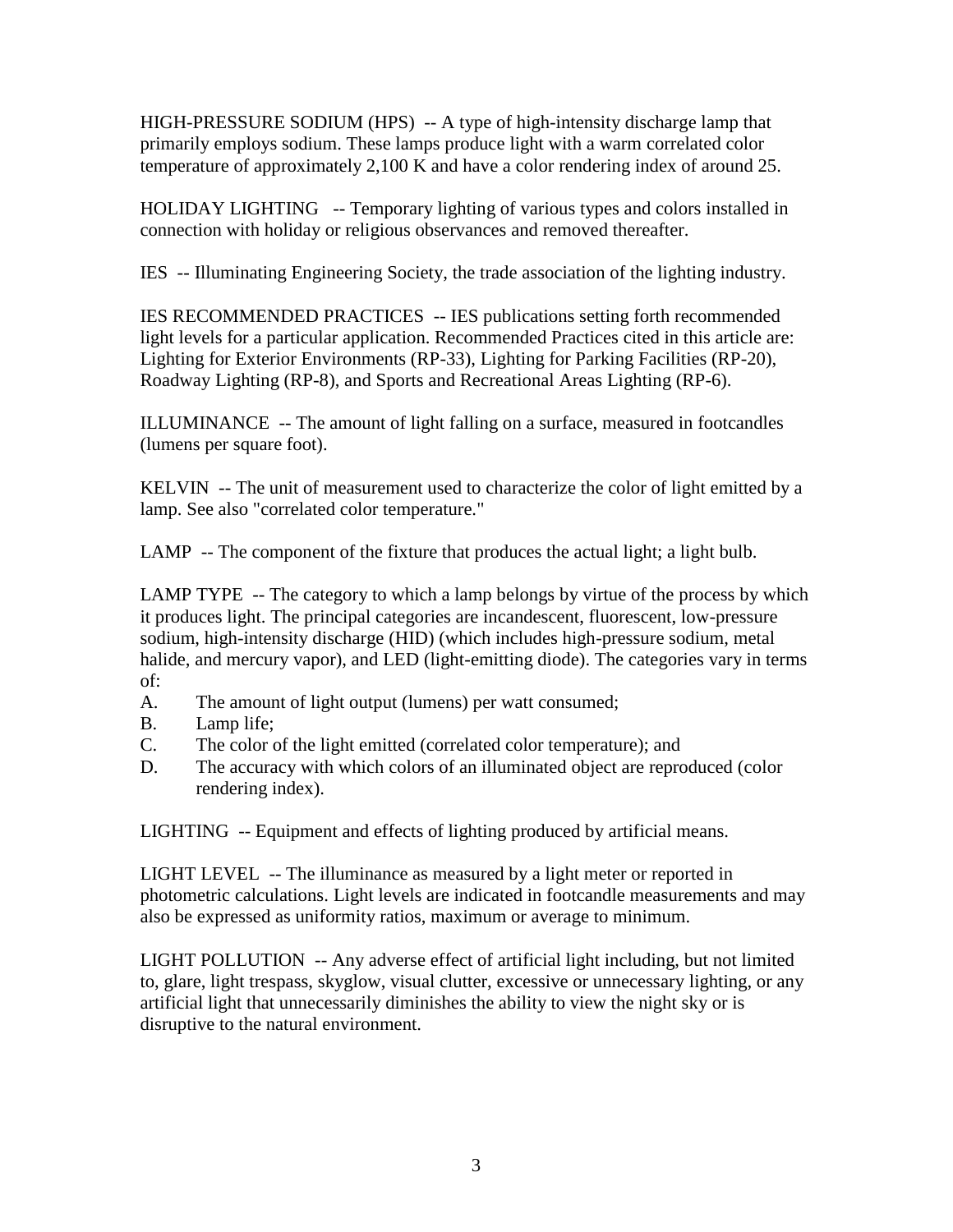LIGHT SOURCE -- The light-emitting part or parts of a light fixture, consisting of the lamp or lamps and any transparent or translucent covering over the lamp, as well as any refractors, reflectors, prismatic lenses, mirrors, or diffusers which emit or transmit light.

LIGHT TRESPASS -- Light projected onto a property or into the public right-of-way from a light source on a different property.

LOW-PRESSURE SODIUM -- -- A type of discharge lamp that primarily employs sodium. These lamps have a higher lumen output per watt than HID lamps but low color rendering index.

LUMEN -- The unit of measurement used to quantify the amount of light produced by a lamp or emitted from a fixture (as distinct from "watt," which is a measurement of the electrical power). For the purposes of this article, measurements in lumens shall refer to "initial lamp lumens" (as opposed to "maintained lamp lumens") as rated by the manufacturer when the lamp is new, as listed on the packaging.

LUMINAIRE -- See "fixture."

MERCURY VAPOR -- A type of high-intensity discharge lamp that uses mercury as the primary light-producing element. Mercury vapor lamps produce light with a cool correlated color temperature (CCT) from 3,000 to 7,000 K.

METAL HALIDE -- A type of high-intensity discharge lamp that uses mercury and several halide additives as light-producing elements. Metal halide lamps are typically available with cool correlated color temperatures (CCT) from 2,300 to 5,400 K and with CRI values from 60 to 93.

MOUNTING HEIGHT -- On a nonresidential property, the vertical distance measured from the average elevation of the existing natural grade or average elevation of the approved grade (if cut/fill activities are proposed) to the lowest light-emitting part of an installed fixture.

NONCONFORMING -- Lighting which does not meet the requirements and specifications contained in this article.

NONESSENTIAL LIGHTING -- Lighting which is unnecessary for pedestrian passage or other tasks and therefore not generally useful (i.e., decorative and landscape lighting). This includes lighting intended for a specific task or purpose when said task or purpose is not being actively performed (e.g., parking lot illumination and wall-mounted perimeter lights after business hours).

NONRESIDENTIAL LIGHTING -- Any outdoor lighting intended for use on a lot with a business (except home occupation), industrial, or institutional use (or, if undeveloped, is zoned for such use). Municipal buildings and facilities shall follow nonresidential standards.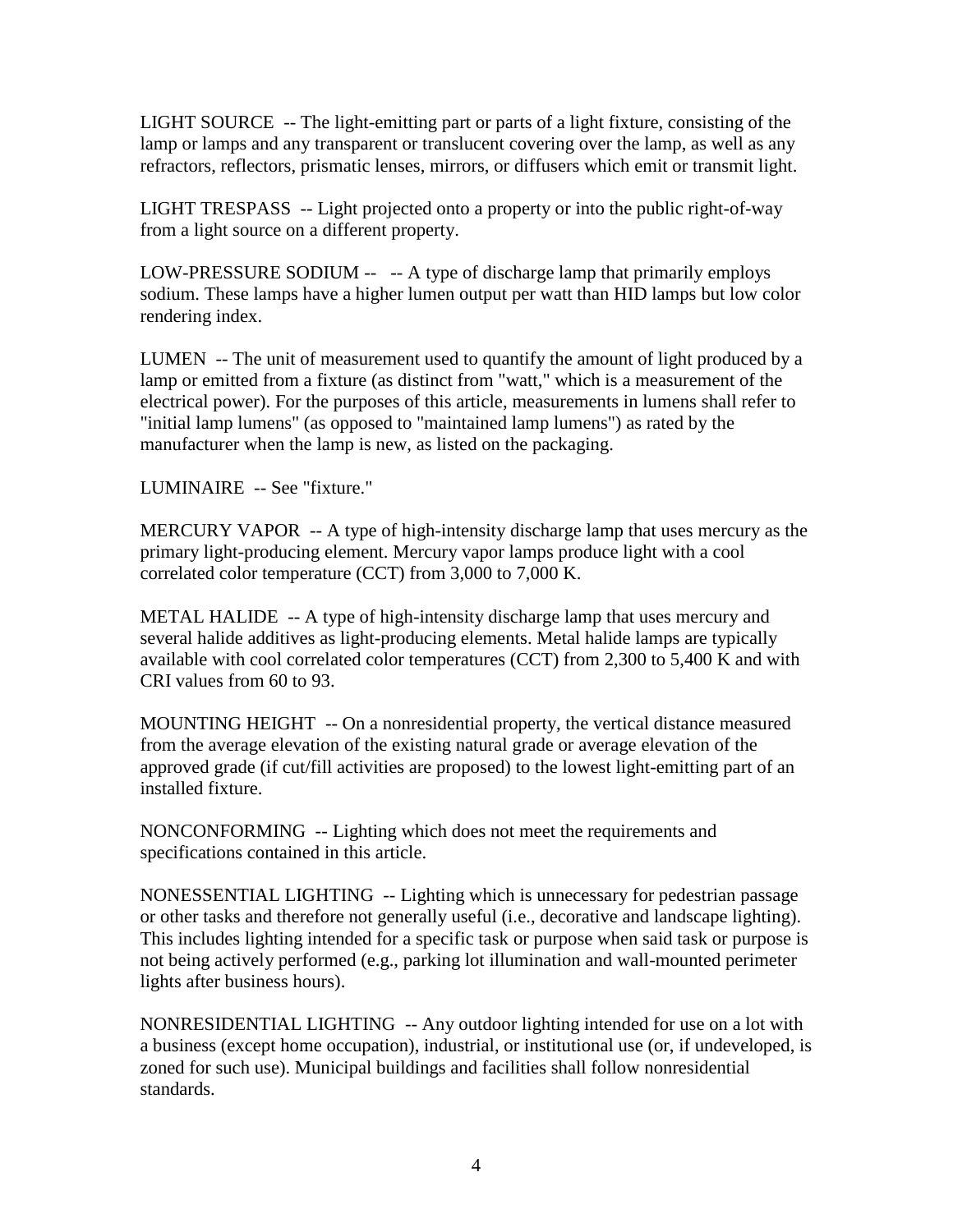NUISANCE LIGHTING -- Any outdoor lighting that creates a potential hazard to the public or light trespass or glare to neighboring properties, thereby causing loss of enjoyment, comfort, or repose.

OUTDOOR LIGHTING -- Lighting that provides illumination to a surface, building, structure, device, or other outdoor feature. Any fixture located indoors that is intended to illuminate any outdoor surface, structure, or other feature is considered outdoor lighting for the purposes of this article.

PHOTOMETRIC(S) or PHOTOMETRY -- A technical test to determine light distribution and performance of a fixture. A photometric report, which may include candlepower distribution data, cutoff classification, footcandle chart, etc., is generally available from the manufacturer.

REPAIR -- Any service normally provided by a licensed electrician to a light fixture or lighting installation, including replacement, modification, or relocation of any of the following: poles, mounting arms, wiring, housings, or any component within or attached to a light fixture. Replacement of a user-serviceable lamp (i.e., light bulb) shall not by itself be considered a repair.

RESIDENTIAL LIGHTING -- Any outdoor lighting on a lot having a structure or structures whose primary use is residential (or, if undeveloped, is zoned for such use). Although reviewed as a commercial site plan, lighting plans for multifamily or condominium developments shall follow residential standards.

SEARCHLIGHT -- Lighting designed to project a high-intensity beam of light that is typically used to sweep the sky for promotional purposes.

SENSOR (MOTION) -- A device that causes a light fixture to turn on or off in response to motion or light or infrared radiation or a combination thereof.

SHIELD or SHIELDED -- An opaque device that is attached to a light fixture to prevent light from being emitted in certain directions. Auxiliary "back" or "house-side" shielding added to an already fully shielded fixture can help limit trespass where a fixture is located near the property line.

SKYGLOW -- The brightening of the night sky or the overhead glow from artificial light that is directed upward or from light reflected upward from the ground or off other surfaces. Skyglow is caused by the reflection of light off moisture and dust particles in the atmosphere, reducing the ability to view the natural night sky.

SPORTS LIGHTING -- Light fixtures used to illuminate courts, arenas, fields, tracks, and recreational areas.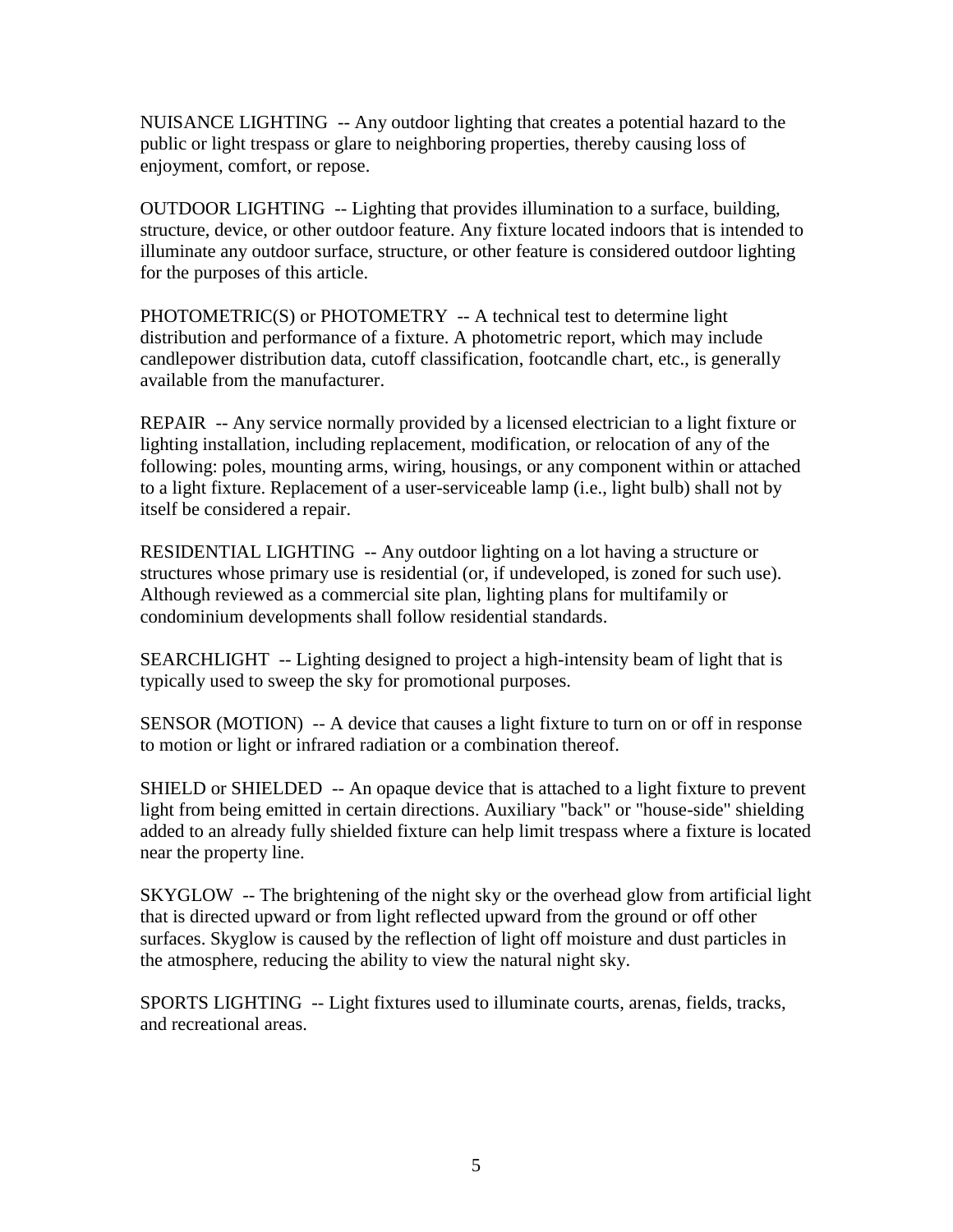STREETLIGHTING -- Permanent outdoor lighting that is owned and maintained by a municipality or other public agency and that is specifically intended to illuminate streets for automotive vehicles and may also incidentally light sidewalks and private property.

TEMPORARY LIGHTING -- Lighting which is intended to be used for a specified purpose and for a limited time and is removed thereafter.

TOWN -- The Town of Southampton and its employees, officers, or agents, including any agency, authority, board, bureau, commission, committee, council, department, or division of the Town created by law or by the Town Board or by the Town Supervisor, the expenses of which are paid in whole or in part from Town funds.

UL RATING -- A reference to "Underwriters Laboratory," a commercial agency that certifies the maximum safe wattage for fixtures and other electrical devices. A UL label indicating the maximum safe wattage is affixed or imprinted on all light fixtures which are offered for sale.

UNIFORMITY RATIO -- A ratio that describes uniformity of illuminance across an area. The uniformity ratio may be a ratio of the maximum to minimum illuminance or the average to minimum illuminance.

UNSHIELDED -- A fixture designed or installed so that it is not fully shielded, i.e., emits light above the lowest light-emitting part of the fixture.

WATT -- The standard unit of measurement of electrical power. One watt is one ampere of current flowing at one volt.

§ 330-342. Applicability.

- A. New lighting. All outdoor lighting newly installed on residential and nonresidential properties after the effective date of this article shall comply with its provisions.
- B. Preexisting lighting. All residential and nonresidential properties with existing and operative outdoor lighting at the effective date of this article shall be exempt from compliance, subject to the provisions below.
	- (1) Any outdoor lighting fixture that is replaced, changed, repaired, or relocated, in whole or in part, after the effective date of this article shall comply with its provisions.
	- (2) Nonresidential lighting.
		- (a) Subsequent to the effective date of this article, any addition or expansion (whether single or cumulative) that is made to a nonresidential property, whereby lot coverage or floor area is increased by 25% or more, shall subject said nonresidential property to the provisions of this article for the entire property, including previously installed and any new outdoor lighting.
		- (b) Subsequent to the effective date of this article, any addition or expansion (whether single or cumulative) that is made to an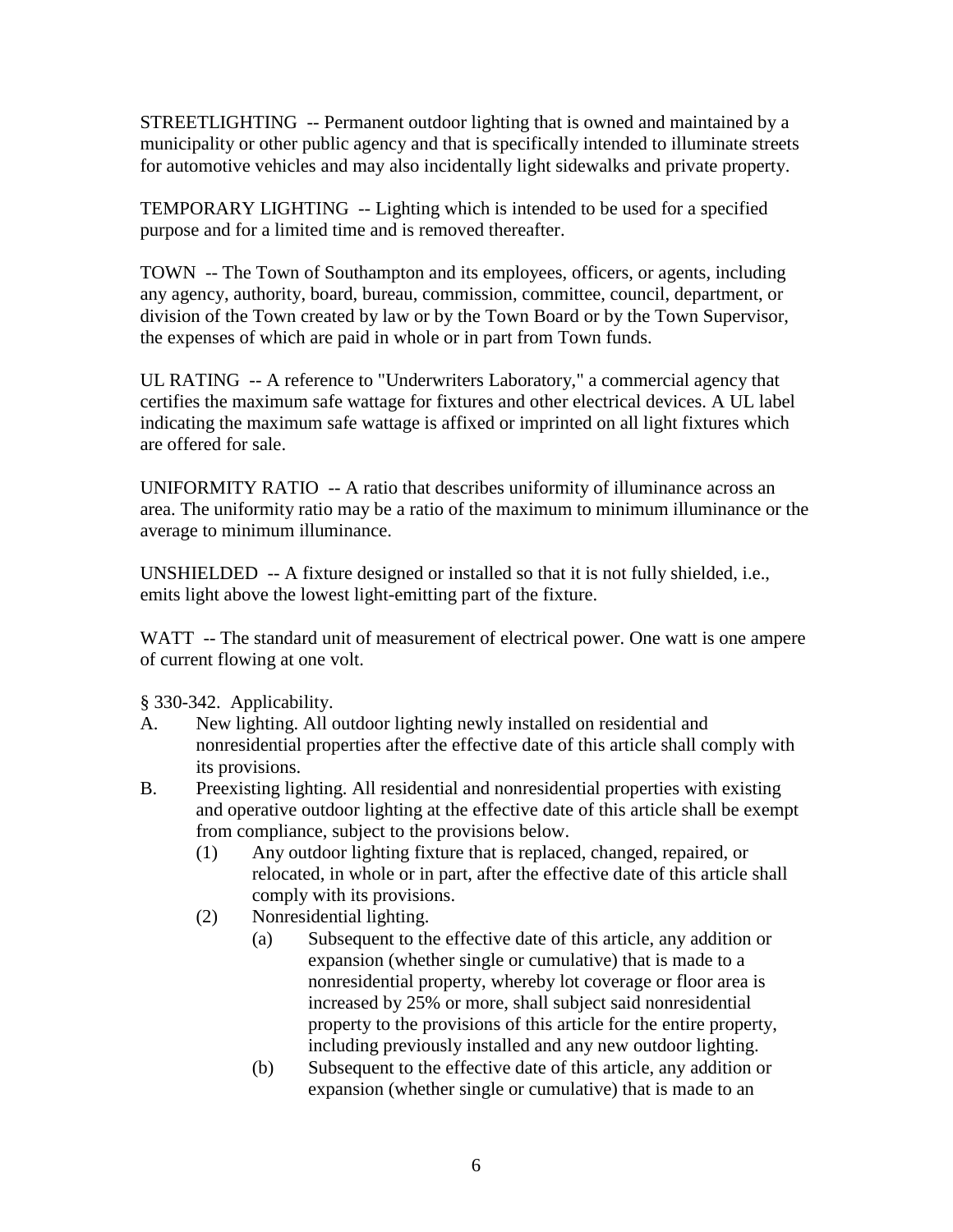existing nonresidential property encompassing at least 10,000 square feet of development (including a commercial center or industrial park) prior to expansion, whereby lot coverage or floor area is increased by 10% or more, shall subject said nonresidential property to the provisions of this article for the entire property, including previously installed and any new outdoor lighting.

- (3) Residential lighting. Subsequent to the effective date of this article, any addition or expansion (whether single or cumulative) that is made to a residential property, whereby lot coverage or floor area is increased by 25% or more, shall subject said residential property to the provisions of this article for the entire property, including previously installed and any new outdoor lighting.
- (4) Nuisance lighting. The exemption shall not apply if the Town determines, upon complaint, that certain outdoor lighting creates nuisance lighting as defined in § 330-341. If the Town determines, upon complaint by an affected neighboring property owner or occupant (including an adjacent neighbor, a neighbor directly across a public right-of-way, directly across a body of water or across a vacant parcel of land), that nuisance lighting exists on a property, that lighting shall comply with Subsection B(5) below, in accordance with the procedures outlined in § 330-348B. Any resident of the Town who owns or occupies an affected neighboring property may seek relief from nuisance lighting by filing a complaint with the Town. It is encouraged that residents attempt to contact their neighbor maintaining the outdoor lighting and attempt to resolve any such lighting concerns through mediation prior to filing a complaint with the Town.
	- (a) Light trespass shall be considered nuisance lighting when:
		- [1] Illuminance at or beyond a property line abutting a residential parcel, nature preserve, or waterway exceeds 0.05 footcandle as measurable from any orientation of the measuring device; or
		- [2] Illuminance at or beyond a property line abutting a nonresidential property or public right-of-way exceeds 0.1 footcandle as measurable from any orientation of the measuring device; or
	- (b) Glare light shall be considered nuisance lighting when a light source is seen from a neighboring property or roadway at sufficient intensity to cause discomfort, annoyance, or impaired visibility.
- (5) Abatement of nuisance lighting. If the Town determines nuisance lighting to exist on a property, that lighting shall comply with either Subsection  $B(5)(a)$  or (b) below, in accordance with the procedures outlined in § 330-348B.
	- (a) To the extent that the abatement of nuisance lighting will require re-aiming a fixture or re-lamping to reduce lumen output, such lighting shall be re-aimed and/or re-lamped so that the light source is not visible across property lines.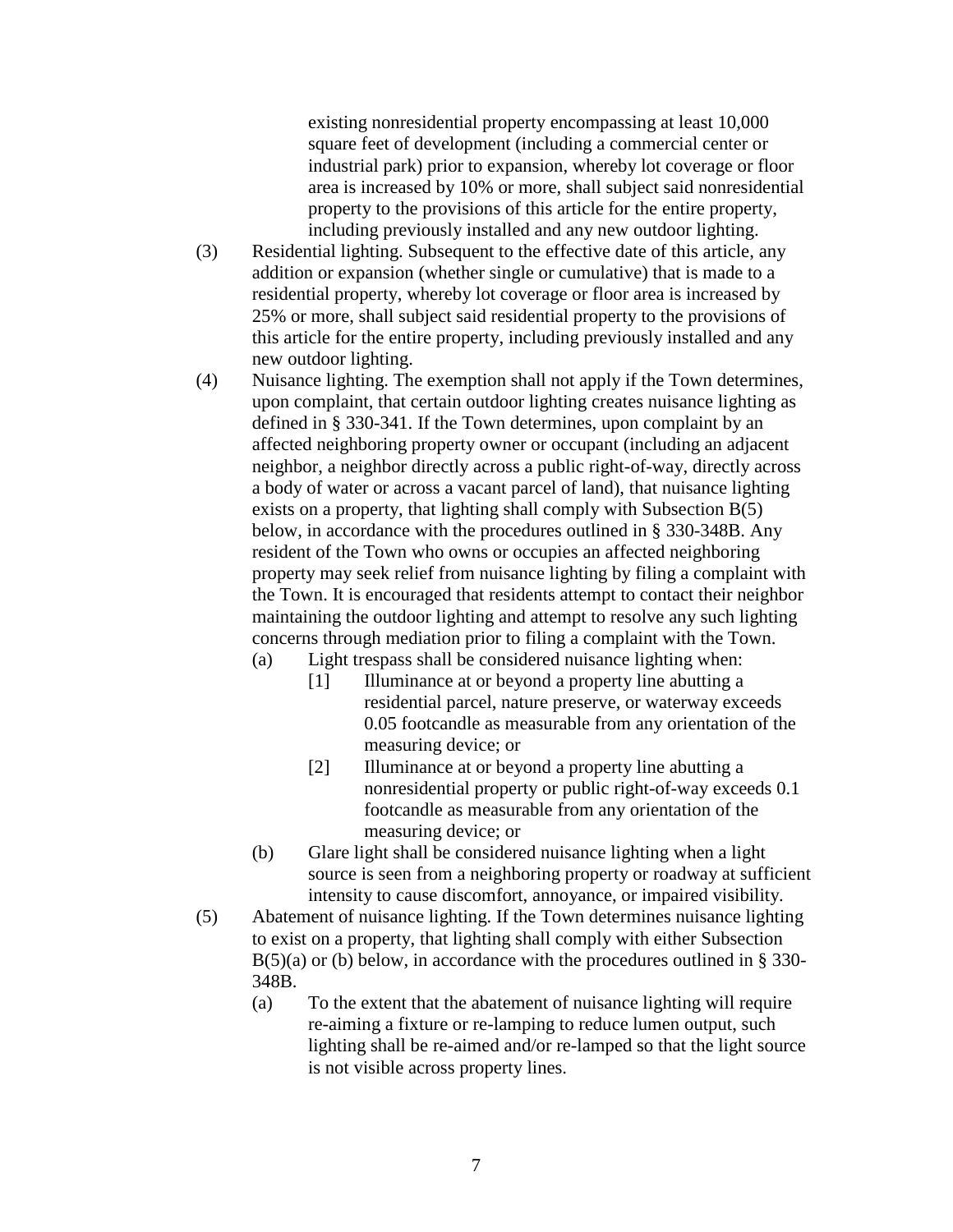- (b) To the extent that the abatement of nuisance lighting will require removing, replacing, shielding, retrofitting, or relocating a fixture, such lighting shall be removed, replaced, shielded, retrofitted, or relocated so that the light source is not visible across property lines.
- (6) All LIPA leased preexisting nonconforming fixtures (i.e., "dusk to dawn") shall be removed, replaced or retrofitted on or before January 1, 2012. All replacement or retrofitted lighting shall meet the following requirements:
	- (a) Full-cutoff fixtures and shields shall be installed so that the light source is not visible from any adjacent roadway or any private property other than that on which the lessee is located; and
	- (b) Light levels shall not exceed the values as specified in Tables 1 and 2;EN and
	- (c) High-pressure sodium lamps shall be used.
- C. Use. Lighting plans and installations shall continue to be reviewed by the Town based on the use of a property and with due regard to the underlying zoning district as well as potential impacts to existing adjacent uses.
- D. Other laws.
	- (1) In the case where this article is found to be in conflict with another provision of local law, the provision or requirement that is the more restrictive, or that which establishes the higher standard, shall prevail.
	- (2) Sign lighting. Illumination of signs shall be governed by Article XXII, Signs, of this Code and any amendments thereto.
	- (3) Special events. Outdoor lighting for special events shall be governed by Chapter 283 (Special Events) of this Code and any amendments thereto.
- E. Other jurisdictions. Federal, state, and county agencies with facilities located within the Town are urged to comply with the provisions of this article except where doing so would conflict with established regulations.
- § 330-343. Exempt and prohibited outdoor lighting.
- A. Exempt outdoor lighting. The following are exempt from the provisions of this article:
	- (1) All temporary emergency lighting determined to be necessary by the Chief of Police, Chief Fire Marshal, Superintendent of Highways, or other firefighting or emergency service providers.
	- (2) Lighting used in municipal road construction or emergency repair or maintenance of utility lines, sewer, water mains or similar public infrastructure.
	- (3) Holiday lighting, as defined in § 330-341.
	- (4) Flag uplighting, provided any such flag is not used for advertising purposes and the light source is not visible across property lines or into roadways.
	- (5) Underwater lighting used for swimming pools, provided such lighting meets all relevant electrical codes.
	- (6) Lighting for radio, communication and navigation towers, provided that the owner or occupant demonstrates to the satisfaction of the Planning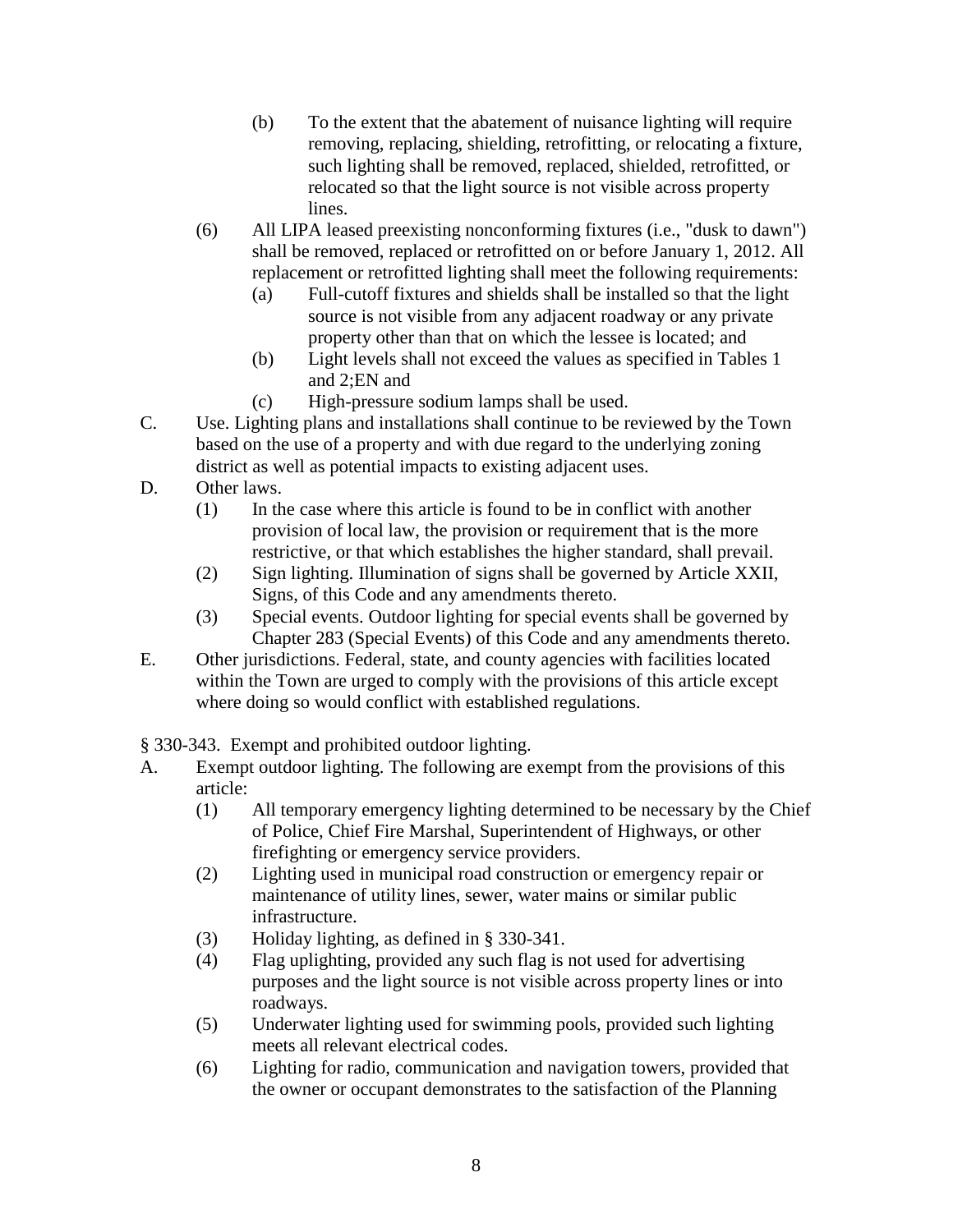Board that the Federal Aviation Administration (FAA) regulations can only be met through the use of lighting that does not comply with this article, and that the provisions of this article are otherwise met to the fullest extent possible. Lighting for any wireless communications facility shall not be permitted unless required by the FAA; in which case, required lighting shall be of the lowest allowed intensity, unless specifically forbidden by the FAA.

- (7) Runway lighting on any approved landing strip or runway, provided that the owner or occupant demonstrates that FAA regulations can only be met through the use of lighting that does not comply with this article.
- (8) Lighting installed to illuminate public monuments, provided that the light levels do not exceed two footcandles on any light surface monument and do not exceed four footcandles on any dark surface.
- (9) Historic-style fixtures that are part of an existing and approved continuous lighting design, where the piecemeal replacement with compliant fixtures would unacceptably degrade the aesthetic characteristics of the overall design. This exemption shall not be construed to preclude the installation of fixtures complying with this article.
- B. Prohibited outdoor lighting. The following outdoor lighting shall not be permitted within the Town as of the effective date of this article, except as exempt above:
	- (1) Lamps having correlated color temperature in excess of 3,000 kelvin.
	- (2) Lighting used to illuminate a property other than that on which the fixture is located.
	- (3) Searchlights, except those used for governmental or emergency purposes.
	- (4) Strobe lights and laser lights, including laser light shows and aerial laser lights.
	- (5) Neon lights, except as legally permitted.
	- (6) Fixtures that revolve or create blinking, flickering, scrolling, rotating, pulsating or tracing light, including on signs, exclusive of exempt holiday lighting.
	- (7) Flashing lights, unless temporarily triggered by a security system and extinguished at the time of security response.
	- (8) Any type of lighting used to outline all or part of a building (for example, a window, roof, or gable), except for fully recessed soffit lighting that otherwise complies with this article.
	- (9) Any light fixture that may be construed as or confused with a traffic signal, traffic control device or maritime navigational markers.
	- (10) Lighting that is determined by municipal law enforcement to contribute to a condition of disabling or distracting glare into a public roadway.
	- (11) Any light fixture located within or illuminating a designated nature preserve, conservation easement, public beach, or waterway, except as approved by the Town or the applicable agency.
	- (12) When visible across property lines, the illumination of vending machines after the close of business.
	- (13) "Day burners" or outdoor lighting which is illuminated during daylight hours.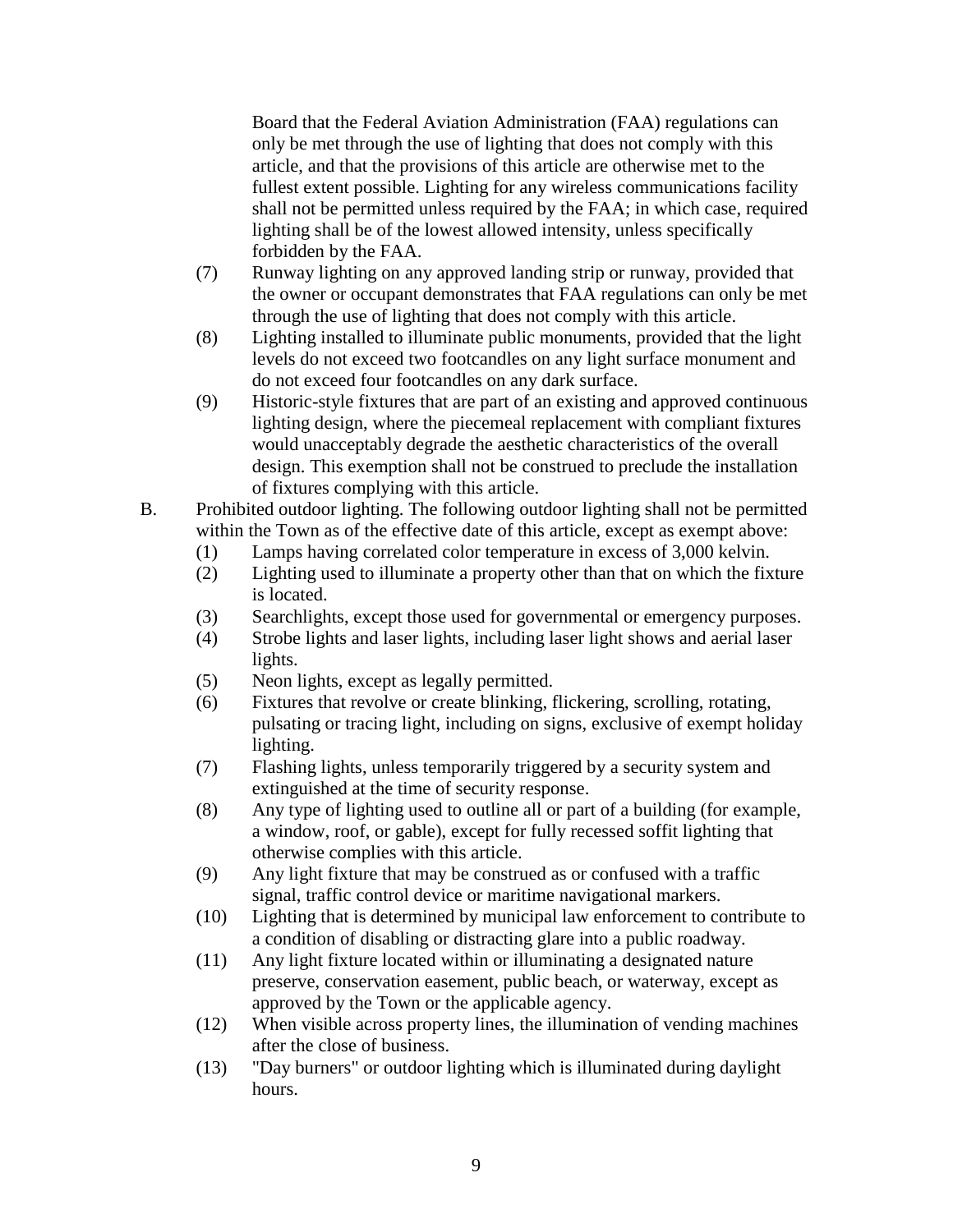- (14) Metal halide (MH) lamps, with the exception of sports lighting and car dealership display areas in accordance with the provisions of § 330-346 I(5) and (6), unless the Planning Board expressly authorizes their use for another application.
- (15) Mercury vapor (MV) lamps.
- § 330-344. General standards for all outdoor lighting installations.
- A. All new or replacement outdoor lighting shall be designed, located, lamped, directed, and maintained in order to prevent the following:
	- (1) Nuisance lighting.
	- (2) Excessive lighting and energy consumption.
	- (3) Glare.
	- (4) Light trespass.
	- (5) Unnecessary skyglow.
	- (6) Unnecessary detriment to species in natural communities proximate to lighting locations.
	- (7) Interference with pedestrian or vehicular travel on streets, roadways and highways.

§ 330-345. Residential lighting standards.

All residential and multifamily residential properties shall comply with the following standards. For new construction, the Architectural Review Board may permit minor adjustments to any lighting requirement herein, provided that the proposed outdoor lighting is found to be reasonable, necessary, and consistent with the purposes of this article.

- A. Nuisance prevention. Outdoor lighting on residential properties shall be designed and installed so that all light which is emitted by any outdoor light fixture shall not shine on or illuminate any neighboring property. No outdoor lighting shall be maintained or operated in such a manner so as to be nuisance lighting, as defined in § 330-341.
- B. Shielding. All outdoor lighting fixtures shall be fully shielded and aimed straight downward, with the following exceptions:
	- (1) Outdoor lighting fixtures with total light output of 900 lumens or less (60 watts incandescent or less) are exempt from the shielding and aiming requirement above.
	- (2) Unshielded outdoor lighting fixtures operated by motion sensors are permitted, provided that:
		- (a) The fixture is set to go on only when activated and to go off within five minutes after activation has ceased; and
		- (b) The sensor shall not be triggered by activity off the property; and
		- (c) The output per fixture does not exceed 1,800 lumens (100 watts incandescent).
	- (3) Unshielded floodlights not exceeding 1,800 lumens per fixture (100 watts incandescent) are permitted, provided they are aimed no higher than 45° and do not cause nuisance lighting, as defined in § 330-341 (See Figure 2.)EN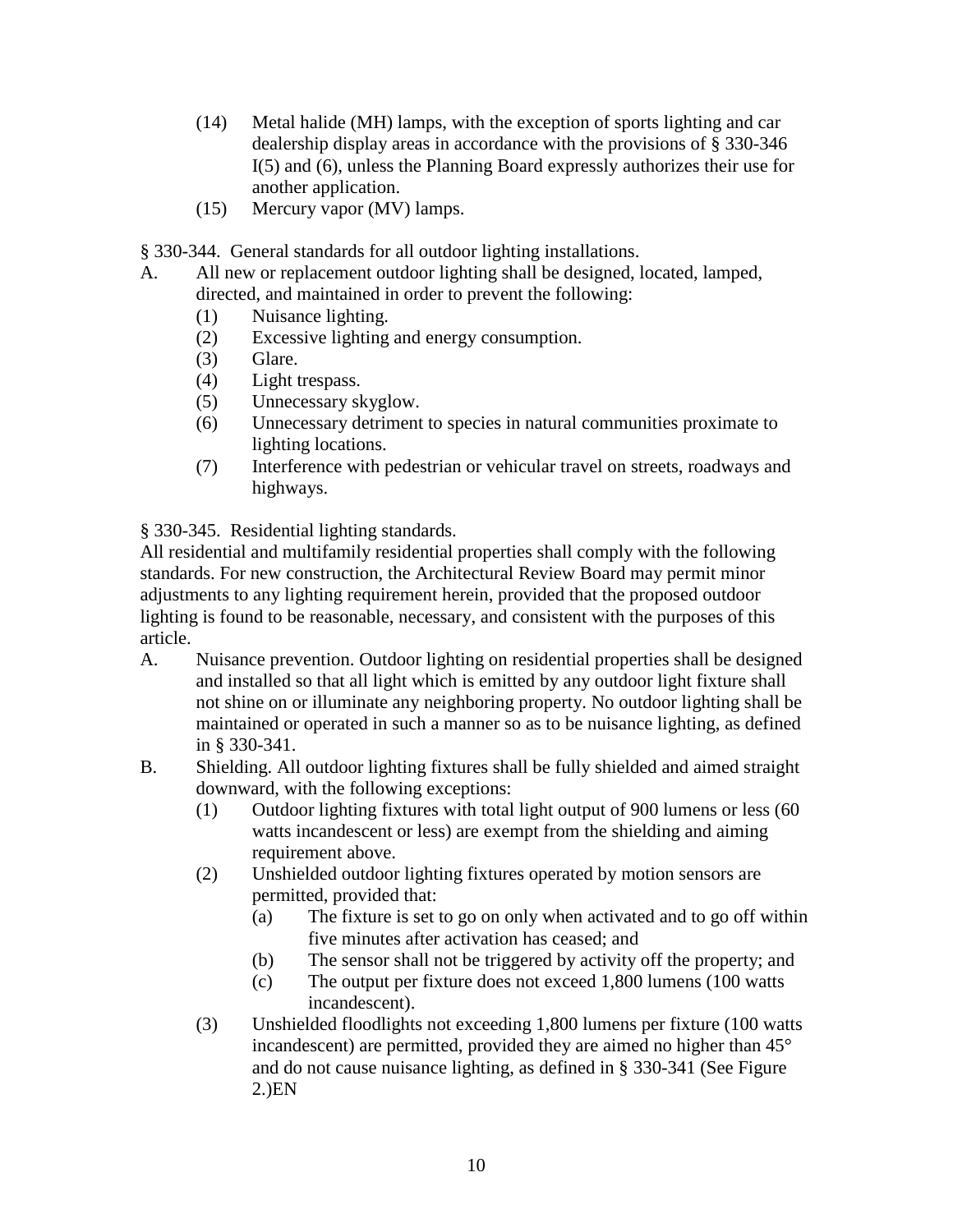- C. Mounting height.
	- (1) The mounting height of a fixture attached to any structure shall not exceed 12 feet from the lowest light-emitting point on the fixture to the area to be lit directly below the fixture, except for fully recessed soffit lighting that otherwise complies with this article.
	- (2) The mounting height of any freestanding light fixture shall not exceed 10 feet and, when located in side and/or rear yards, shall meet the setback requirements of Subsection D below, unless otherwise authorized by the Town.
- D. Setback. The setback for freestanding light fixtures from closest side and/or rear yard property lines shall be greater than or equal to three times the mounting height. (See Figure 3.)EN
- E. Hours of operation. Automated shutoff controls for outdoor lighting are encouraged to conserve energy, to extinguish lighting that is not needed for safety, and to alleviate nuisance lighting.
	- (1) Nonessential outdoor lighting shall not remain on continuously from 12:00 midnight until dawn.
	- (2) Essential outdoor lighting sufficient for security purposes may be in operation continuously from 12:00 midnight until dawn, provided that illumination on the ground or on any vertical surface is not greater than 0.5 footcandle.
- F. HID (high-intensity discharge) light fixtures are not permitted for residential use, except for sports lighting pursuant to § 330-346 I(6).

§ 330-346. Nonresidential lighting standards.

Properties with nonresidential lighting, as defined in § 330-341, shall comply with the following standards. The Town Planning and Development Administrator or Planning Board may permit minor adjustments to any lighting requirement herein, provided that the proposed outdoor lighting is found to be reasonable, necessary, and consistent with the purposes of this article.

- A. Nuisance prevention. Outdoor lighting on nonresidential properties shall be designed and installed so that all light which is emitted by any outdoor light fixture shall not shine on or illuminate any neighboring property. No outdoor lighting shall be maintained or operated from any structure in such a manner so as to be nuisance lighting, as defined in § 330-341.
- B. Shielding. Unless otherwise specified, all outdoor lighting fixtures shall be fully shielded and aimed straight downward.
- C. Mounting height.
	- (1) Building or structure. Outdoor lighting fixtures shall not be installed at a height greater than 12 feet from grade to the lowest light-emitting part of the fixture, except for fully recessed soffit lighting that otherwise complies with this article.
	- (2) Free-standing pole. The Planning Board may consider heights of outdoor lighting fixtures up to but not greater than 14 feet from the natural grade to the lowest light-emitting part, unless it is demonstrated to the Planning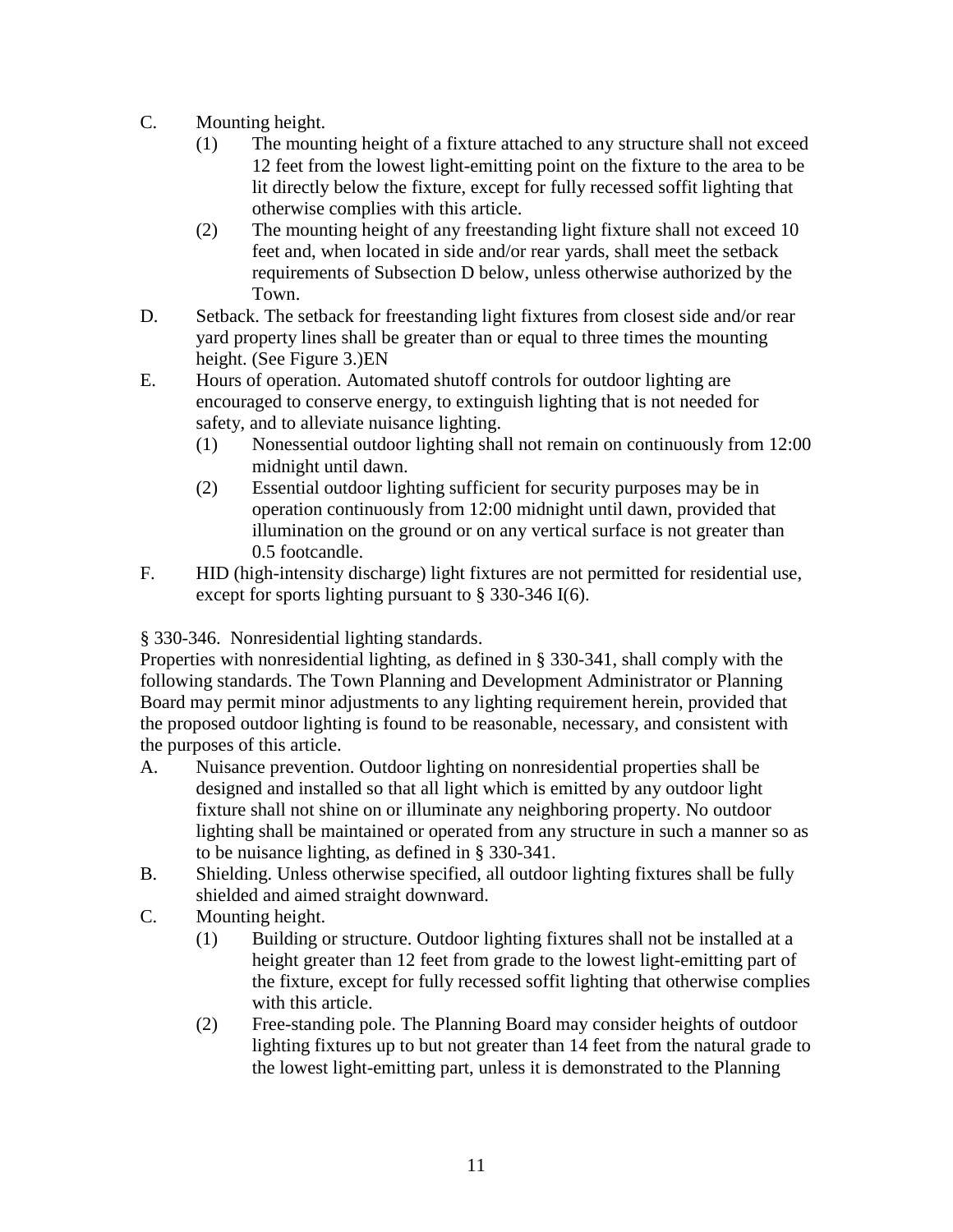Board's satisfaction that a greater mounting height would better accomplish the purposes of this article.

- D. Setback. Freestanding poles placed within 10 feet of side and/or rear property lines shall not exceed 10 feet in height and shall have full-cutoff fixtures.
- E. Hours of operation.
	- (1) Nonessential outdoor lighting shall not remain on continuously from 12:00 midnight until dawn.
	- (2) Essential lighting in operation after the close of business should be controlled by timers or motion sensors.
	- (3) The Planning Board may establish hours of operation in connection with a lighting plan and may authorize specific lighting to remain on after the close of business.
- F. Lamp types.
	- (1) High-pressure sodium, compact fluorescent, LED, or low-pressure sodium lamps shall be used for all fixtures to be lamped greater than 1,800 lumens.
	- (2) Mercury vapor (MV) lamps are prohibited.
	- (3) Metal halide (MH) lamps shall be limited to sports lighting and car dealership display areas in accordance with the provisions of § 330- 346I(5) and (6), unless the Planning Board expressly authorizes their use for another application.
- G. Limits of illumination.
	- (1) The Town recognizes that not every situation will require lighting, such as situations that may utilize reflectorized markers, lines, or other passive means.
	- (2) Light levels shall not exceed the minimums recommended by the Illuminating Engineering Society.
	- (3) Except for municipal athletic fields, light levels shall not exceed the values listed in Tables 1 through 5 for the appropriate task.EN
	- (4) Light levels for sidewalks, doorways, and building approaches shall not exceed those in Table 1.EN
	- (5) Illumination of building facades, sculptures, or structures is prohibited, except as approved by the Planning Board.
	- (6) Light levels for parking lots, sidewalks, and other walkways shall include light contributions from nearby sources, and shall be expressed in footcandles on any lighting plan submitted for review and approval.
- H. Light trespass limits.
	- (1) Illuminance at or beyond a property line abutting a residential parcel, nature preserve, or waterway shall not exceed 0.05 footcandle as measurable from any orientation of the measuring device.
	- (2) Illuminance at or beyond a property line abutting a nonresidential property or public right-of-way shall not exceed 0.1 footcandle as measurable from any orientation of the measuring device.
- I. Additional lighting requirements for specific applications. In addition to § 330- 346A through H, the following requirements shall apply to the specific lighting applications below: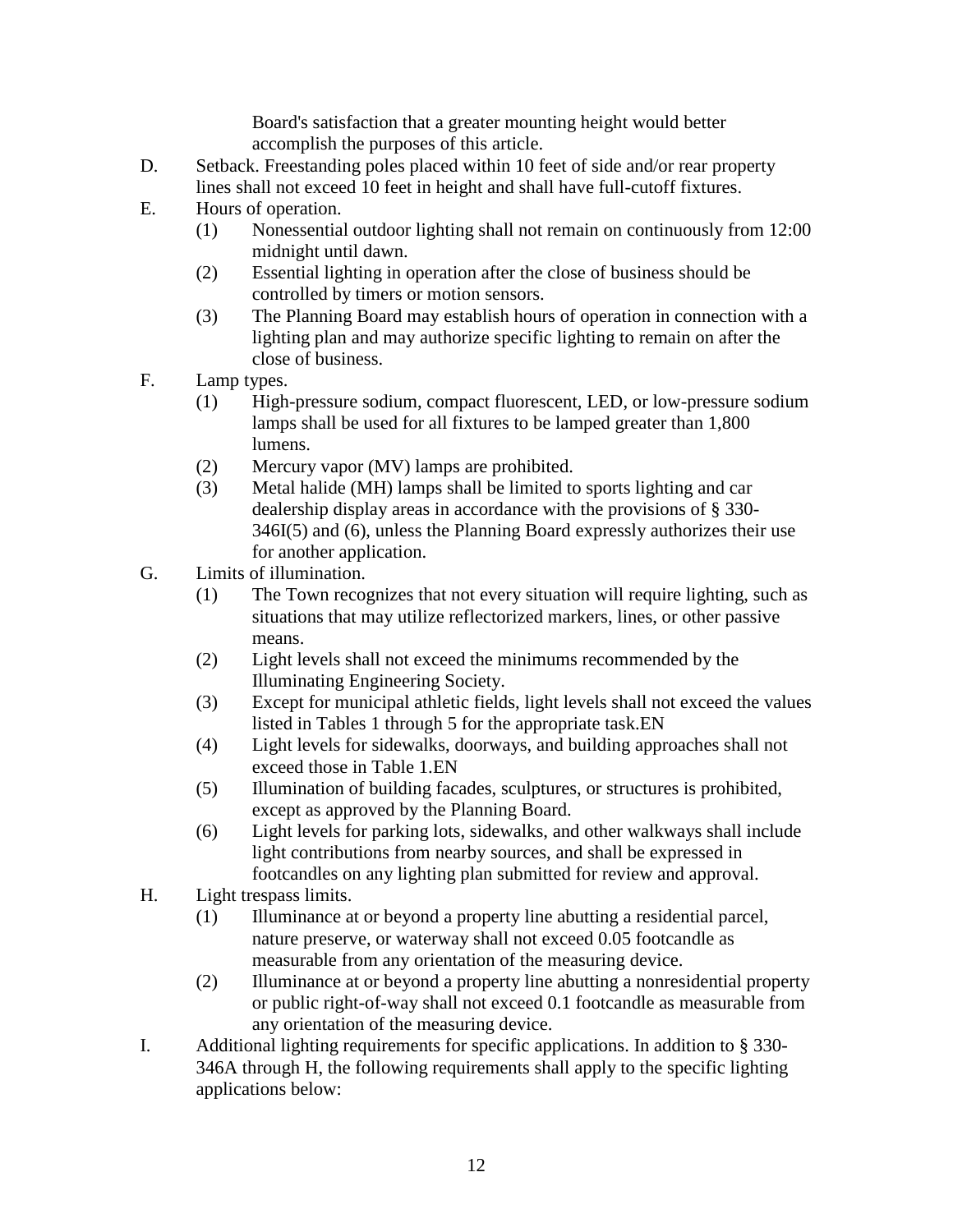- (1) Parking lot illumination.
	- (a) All fixtures shall be full cutoff.
	- (b) Light levels shall not exceed those in Table 2.EN
- (2) Streetlighting. No new or replacement streetlights shall be installed unless a determination has been made by the Town Highway Superintendent that the purpose of the new lighting installation or replacement cannot be achieved by reflectorized roadway markers, lines, warnings, informational lighting or other passive means.
	- (a) Any fixture used for streetlighting shall be full-cutoff and angled straight downward, except that an historic-style decorative fixture may emit up to 2% of its total lumens above the horizontal plane.
	- (b) Streetlighting installed in the public right-of-way is exempt from height restrictions and ratio of height to property lines, as well as light trespass limits.
	- (c) New and replacement streetlighting installations shall not exceed the light levels as specified in Table 3.EN
	- (d) No new lighting, other than municipal streetlighting, shall be leased, installed, or maintained by any person or agency on public utility poles.
- (3) Bank automatic teller machine (ATM) lighting.
	- (a) All fixtures shall be full cutoff and shall not cause glare or light trespass onto adjoining properties or into roadways.
	- (b) Light levels shall not exceed those established in New York State Banking Law Article II-AA, § 75-b(4), to wit, the definition for "adequate lighting," as may be amended:
		- [1] For outdoor ATMs, pursuant to and consistent with § 75 $b(4)(b)(i)$ , (ii), and (iii); and
		- [2] For indoor ATMs, pursuant to and consistent with § 75  $b(4)(c)(i)$  and (ii).
	- (c) ATM and other bank lighting shall meet the required transitional zoning requirements when located adjacent to residential zones.
	- (d) The Planning Board shall consider adjacent properties when permitting the hours of operation for ATM lighting.
- (4) Service (gas) station lighting.
	- (a) All service station fixtures shall be full cutoff.
	- (b) Canopy lighting shall be fully recessed so as to be flush with the underside.
	- (c) Light levels shall not exceed those in Table 4.EN
	- (d) Twenty-four-hour service stations shall be required to install motion-sensor-activated lighting at the rear of buildings, provided the lighting is not triggered by off-site activity.
- (5) Car dealerships.
	- (a) All fixtures shall be full cutoff and shall not cause glare or light trespass onto adjoining properties or into roadways.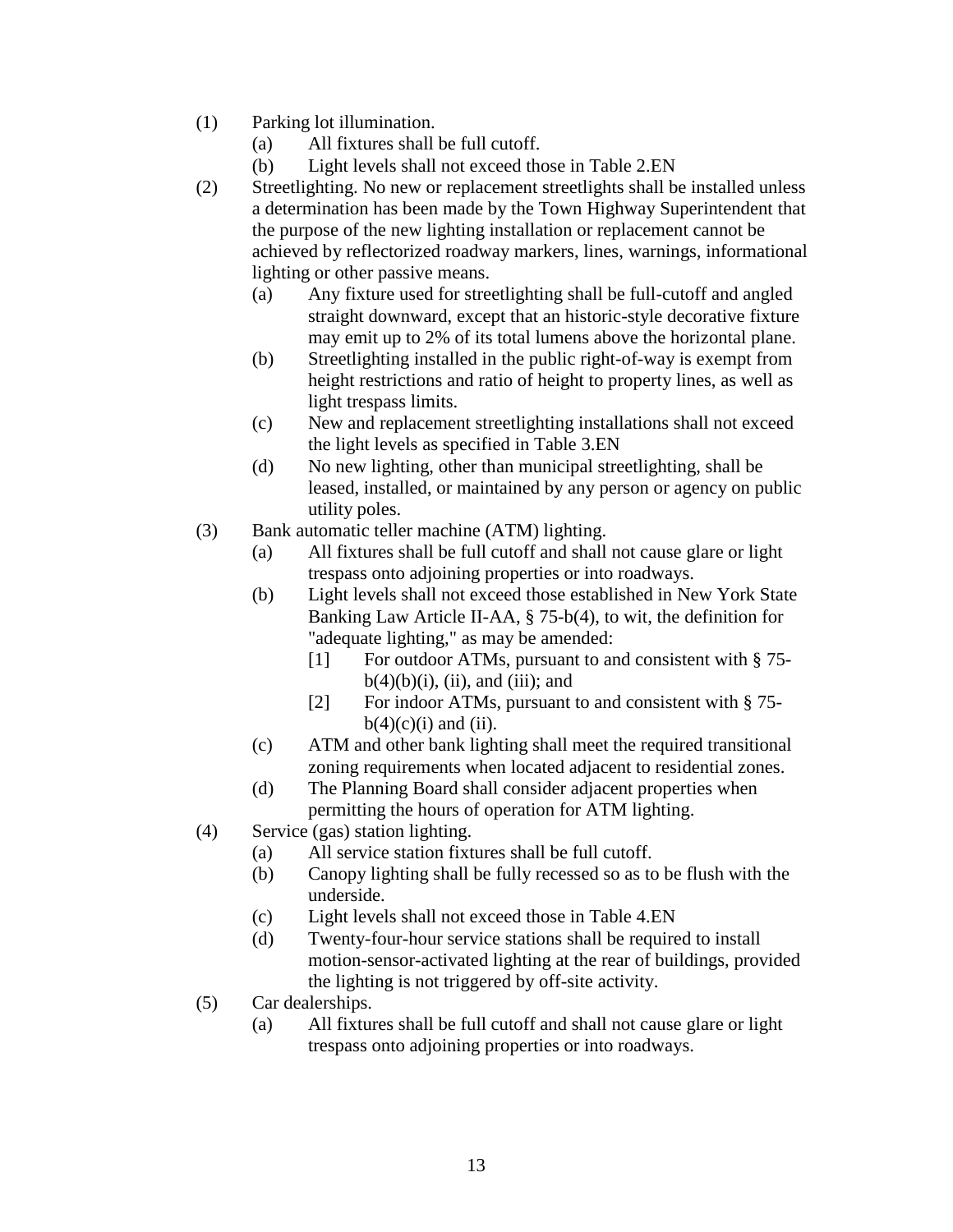- (b) Light levels for display areas shall not exceed those in Table 5.EN Parking lot and other areas shall conform to the requirements of § 330-346I(1).
- (c) Any permitted lamp type not exceeding 3,000 kelvin may be used in display areas only.
- (6) Sports lighting. A combination of high-pressure sodium and metal halide light sources may be used for enhanced visibility and color rendering. For all lighting intended to illuminate sports fields or courts and where the nighttime activity is authorized:
	- (a) Fixtures shall be full cutoff as designed and installed, with the exception of fields located on municipal property which may employ fixtures that emit up to 2% of the light above the lowest light-emitting part of the fixture.
	- (b) Sports lighting shall meet the following height and setback requirements:
		- [1] Residential: The mounting height shall be no greater than 1/4 the distance to the property line and shall not exceed 18 feet.
		- [2] Nonresidential: no height restriction.
	- (c) Sports lighting shall not be turned on if there is no scheduled play and shall be shut off within one hour after closing to the public. Lower light level off-field lighting may be provided for safe egress.
	- (d) Light levels shall not exceed the appropriate level of spectator/play (default Level IV) for the activity and as specified in IES RP-6, Sports and Recreational Area Lighting.
	- (e) Sports lighting shall not exceed the following light trespass limits:
		- [1] Residential: at any point on the property line: 0.05 footcandle.
		- [2] Nonresidential: at any point on the property line when adjacent to residential properties: 0.1 footcandle; otherwise: 1.0 footcandle.
	- (f) Light sources shall not exceed 3,000 kelvin for residential and 5,000 kelvin for nonresidential sports lighting.
- § 330-347. Procedures.
- A. Adding new or relocating outdoor lighting on nonresidential properties. The Town Planning and Development Administrator may issue an administrative lighting approval for changes to outdoor lighting on nonresidential properties if the following conditions are met:
	- (1) The property has an approved lighting plan to which the proposed change is a minor adjustment (including, but not limited to, the installation of new fixtures or relocation of existing fixtures) that conforms to this article.
	- (2) The property does not have an approved lighting plan but is only proposing to install a minimal amount of new lighting (including, but not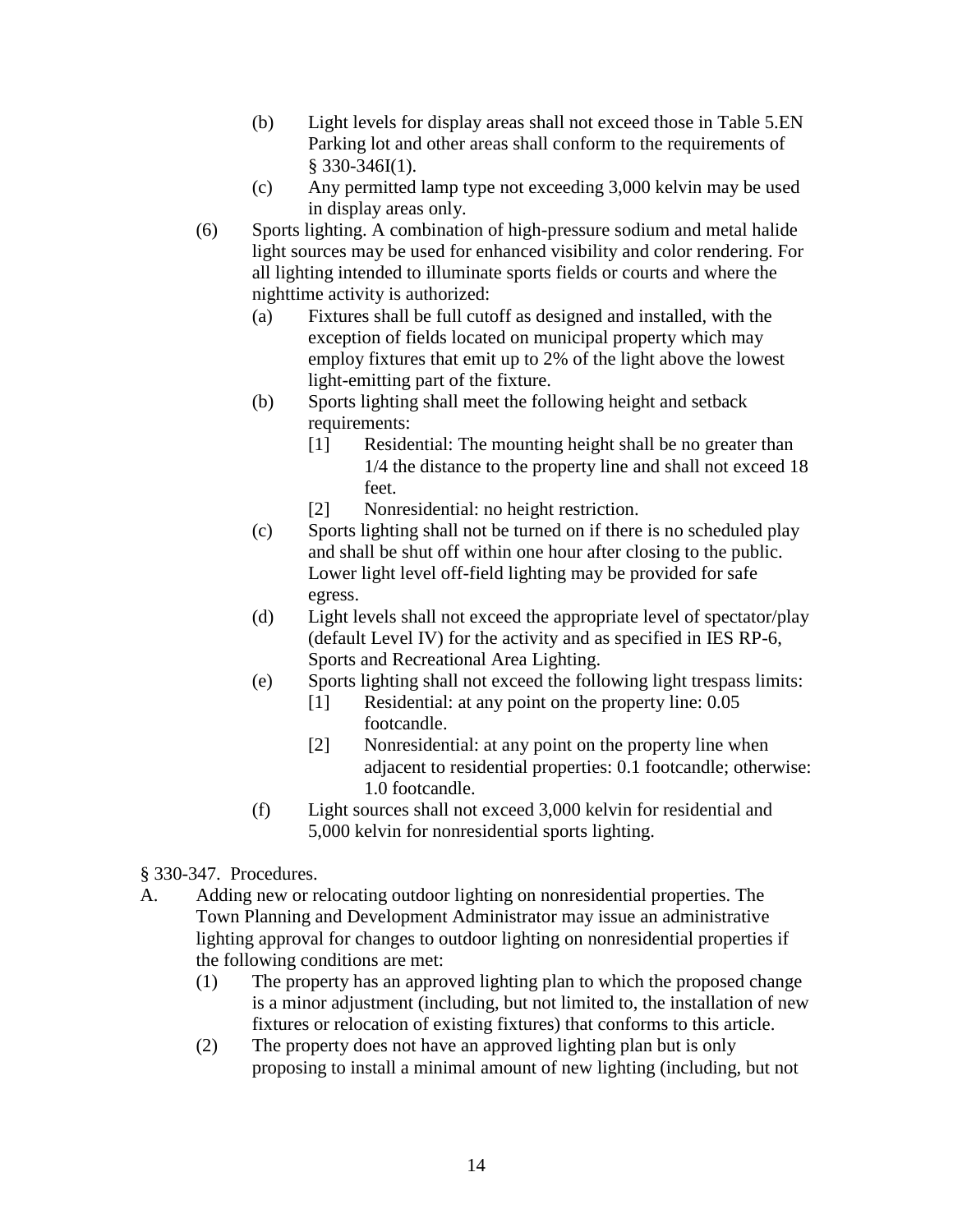limited to, installations above a doorway or for an existing sign) and the proposed lighting conforms to this article.

- B. New construction or additions on nonresidential properties. A comprehensive lighting plan for the site shall be reviewed and approved by the Planning Board for outdoor lighting which is associated with new nonresidential construction, building expansion, and/or additions as specified in § 330-342B(2). In a case where total light output will not exceed 4,000 lumens and where all outdoor lighting will be fully shielded, the Planning Board may review the general specifications in an expedited fashion; in such case, full site plan renderings with footcandle measurements may not be required.
- C. All applications for proposed or required outdoor lighting submitted to the Town, including but not limited to site plan review, administrative lighting approvals, subdivision approvals, or building permits, shall include outdoor lighting plans, fixture and lighting control specifications, and any additional documentation required in order for the reviewing entity to verify that the preexisting or proposed outdoor lighting conforms to the provisions of this article.
- D. The following items shall accompany a lighting plan submission for review and approval by the Planning Board:
	- (1) A site plan complete with all existing and proposed structures, parking spaces, building entrances, traffic areas (both vehicular and pedestrian), vegetation that might interfere with lighting, indicating with shading or highlighting all areas where pedestrians shall be walking or where pedestrians may come in conflict with vehicles.
	- (2) A detailed lighting plan shall be submitted for review and approval for sites that will have a total lumen output of 4,000 or greater. Said plan shall indicate:
		- (a) Footcandle measurements on a grid of the site showing readings in every five-foot square. The grid shall include the location and installed height of each existing and proposed fixture (i.e., polemounted lights, wall-mounted lights and lighting, including streetlights), and the overall light levels, in footcandles, on the entire site.
		- (b) The grid shall extend at least 20 feet beyond the site property lines, indicating the zoning of all adjacent properties to assure compliance with light trespass requirements.
		- (c) Photometric plans shall be prepared by the fixture manufacturer or a licensed professional, architect, landscape architect, or engineer and shall provide calculation of average maintained footcandles, maximum and minimum footcandle readings, and the average-tominimum and the maximum-to-minimum uniformity ratios.
	- (3) A description of each light fixture as depicted and identified on the site plan, including the manufacturer, model number, a photograph of the fixture and a manufacturer's catalog cut-sheet, detailed IES formatted photometric data, a description of the cutoff characteristics of each fixture, light output, in initial lumens, and lamp type, verifying any compliance requirements specified within this article.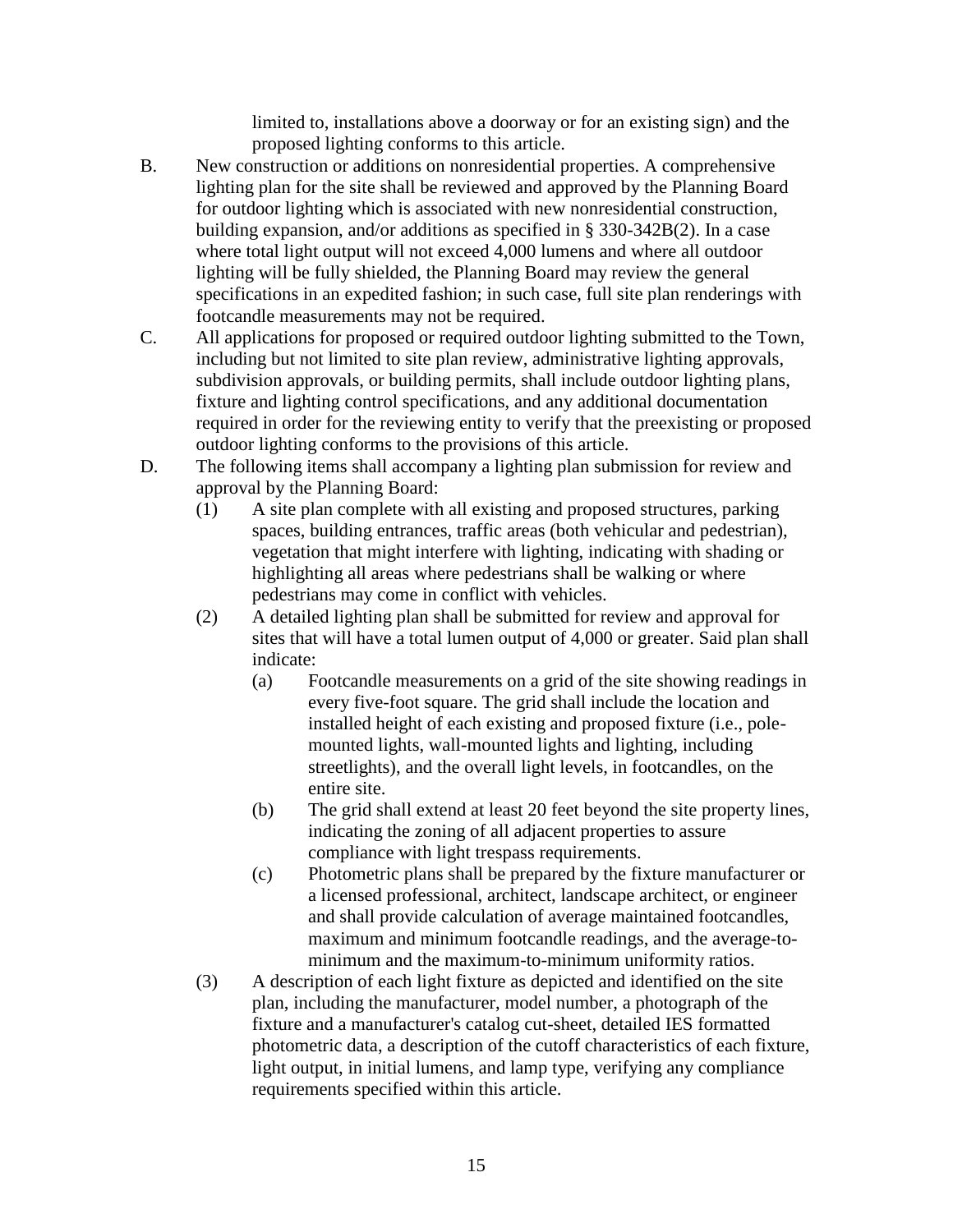- (4) Mounting height indicated with the distance to the nearest property line for each proposed and existing fixture, including pole foundation description.
- (5) Shielding or glare reduction devices and all mounting details.
- (6) Types of timing devices or motion sensor devices used to control the fixtures and a schedule of the proposed hours when each fixture will be operated.
- (7) Total outdoor lamp lumens for all fixtures on the property, calculated at initial lumen output.
- (8) A summary key table identifying the maximum, minimum, and average light levels in footcandles as well as uniformity ratios for all parking areas and walkways.
- E. When considering a site plan application, the Planning Board may require the use of motion sensor devices to control lighting for illumination of a building entrance, recreation areas, parking areas, accessways or other such areas.
- F. A post-installation inspection shall be conducted by a qualified lighting designer to verify compliance with the approved plan. The applicant shall submit a certification to the Planning Board verifying that such inspection was performed and that the installed system operates and is in conformance with the approved plan along with a manufacturer's cut-sheet/certification for the installed fixtures prior to the issuance of a certificate of occupancy or other Town approval.
- G. The Town shall have the right to conduct a post-installation inspection on any property with an approved lighting plan to verify compliance with the requirements of this article and, if appropriate, to require remedial action at the expense of the applicant.

§ 330-348. Prohibited acts; penalties for offenses.

- A. It shall be unlawful for any person, firm, owner, tenant, person in possession, partnership, corporation or other business entity to install, alter, repair, move, equip, use or maintain or allow such installation of any outdoor lighting in violation of any of the provisions of this article, or to fail in any manner to comply with a notice, directive or order of the Chief Building Inspector or designee, or Code Enforcement Officer.
- B. If, after investigation, the Chief Building Inspector, or designee, or the Code Enforcement Officer finds that any provision of this article is being violated or nuisance lighting exists, notice shall be given by hand delivery or by certified mail, return receipt requested, of such violation to the owner and/or to the occupant of such premises, instructing that the violation or nuisance lighting must be abated within the time specified in the notice or, in absence thereof, within 30 days of the date of hand delivery or of the date of mailing of the notice. If the violation is not abated within said period, the Chief Building Inspector, or designee, or the Code Enforcement Officer may institute actions and proceedings, either legal or equitable, to enjoin, restrain or abate any violations of this article.
- C. Residential. Any person, firm, owner, tenant, person in possession, partnership, corporation or other business entity who violates this article, or any provision thereof, shall be guilty of a violation punishable by a civil penalty not to exceed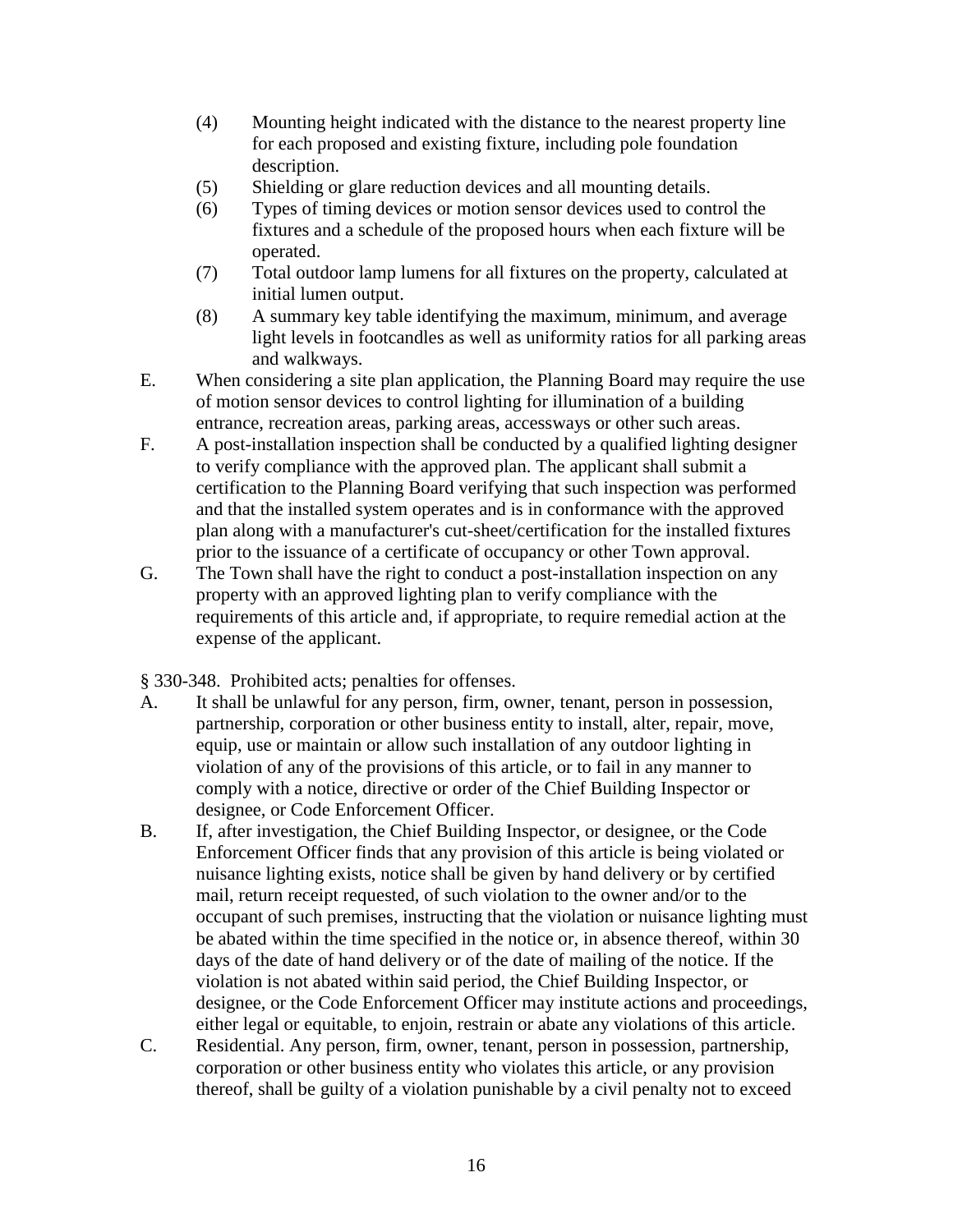\$250 for residential violations after the expiration of the abatement period provided in Subsection B, and each day shall constitute a separate offense for the purpose of calculating the civil penalty; any person, firm, owner, tenant, person in possession, partnership, corporation or other business entity who violates this article after being convicted of a violation of this article within the preceding year shall be guilty of a violation punishable by a fine not to exceed \$500 or imprisonment for a period not to exceed 15 days, or both; any person, firm, owner, tenant, person in possession, partnership, corporation or other business entity who violates this article after being convicted of a violation of this article two or more times within the preceding three-year period shall be guilty of a misdemeanor punishable by a fine not to exceed \$1,000 and/or imprisonment for a period not to exceed 30 days.

D. Nonresidential. Any person, firm, owner, tenant, person in possession, partnership, corporation or other business entity who violates this article, or any provision thereof, shall be guilty of a violation punishable by a civil penalty not to exceed \$500 for nonresidential violations after the expiration of the abatement period provided in Subsection B, and each day shall constitute a separate offense for the purpose of calculating the civil penalty; any person, firm, owner, tenant, person in possession, partnership, corporation or other business entity who violates this article after being convicted of a violation of this article within the preceding year shall be guilty of a violation punishable by a fine not to exceed \$1,000 or imprisonment for a period not to exceed 15 days, or both; any person, firm, owner, tenant, person in possession, partnership, corporation or other business entity who violates this article after being convicted of a violation of this article two or more times within the preceding three-year period shall be guilty of a misdemeanor punishable by a fine not to exceed \$3,000 and/or imprisonment for a period not to exceed 30 days.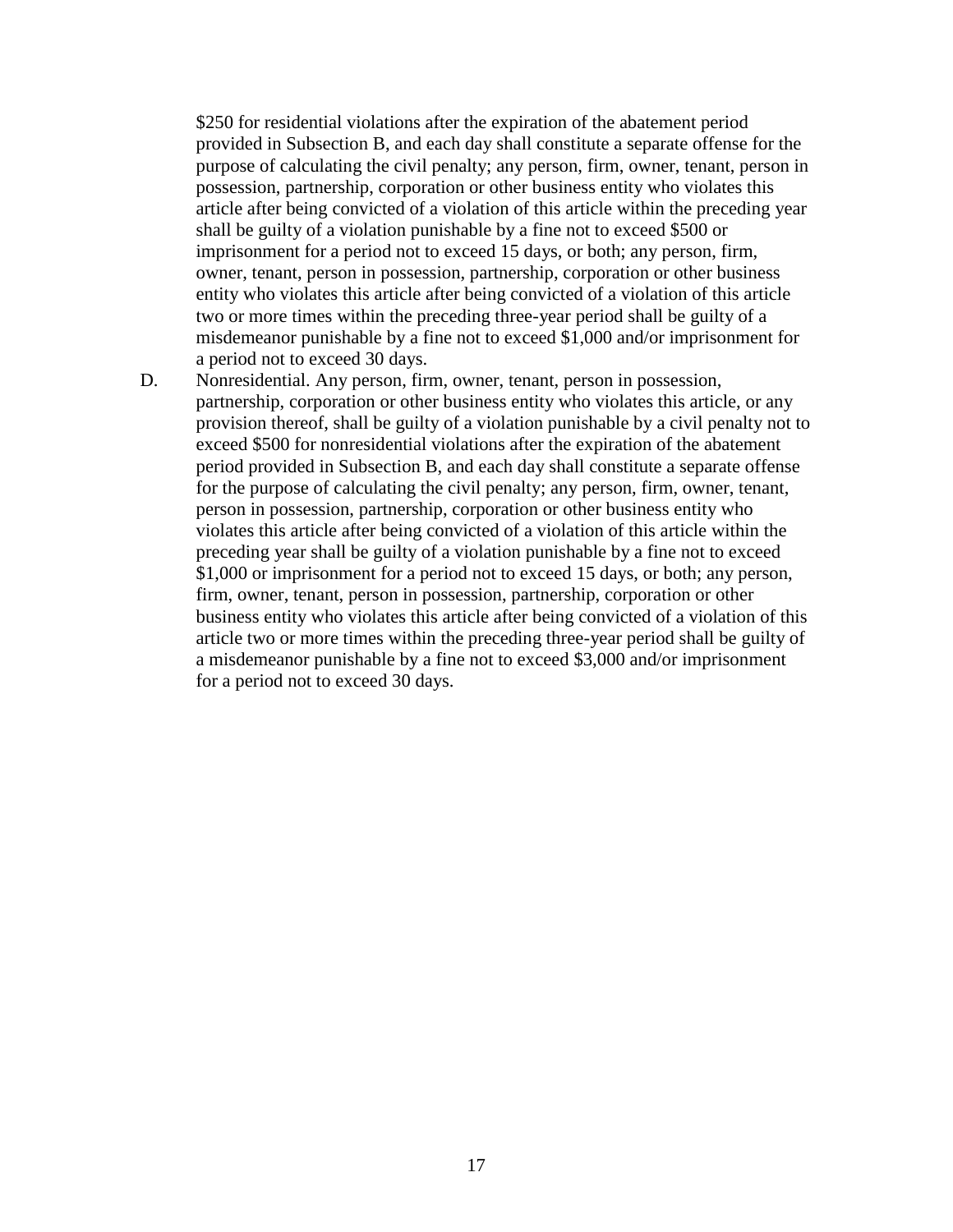## **Figure 1.**

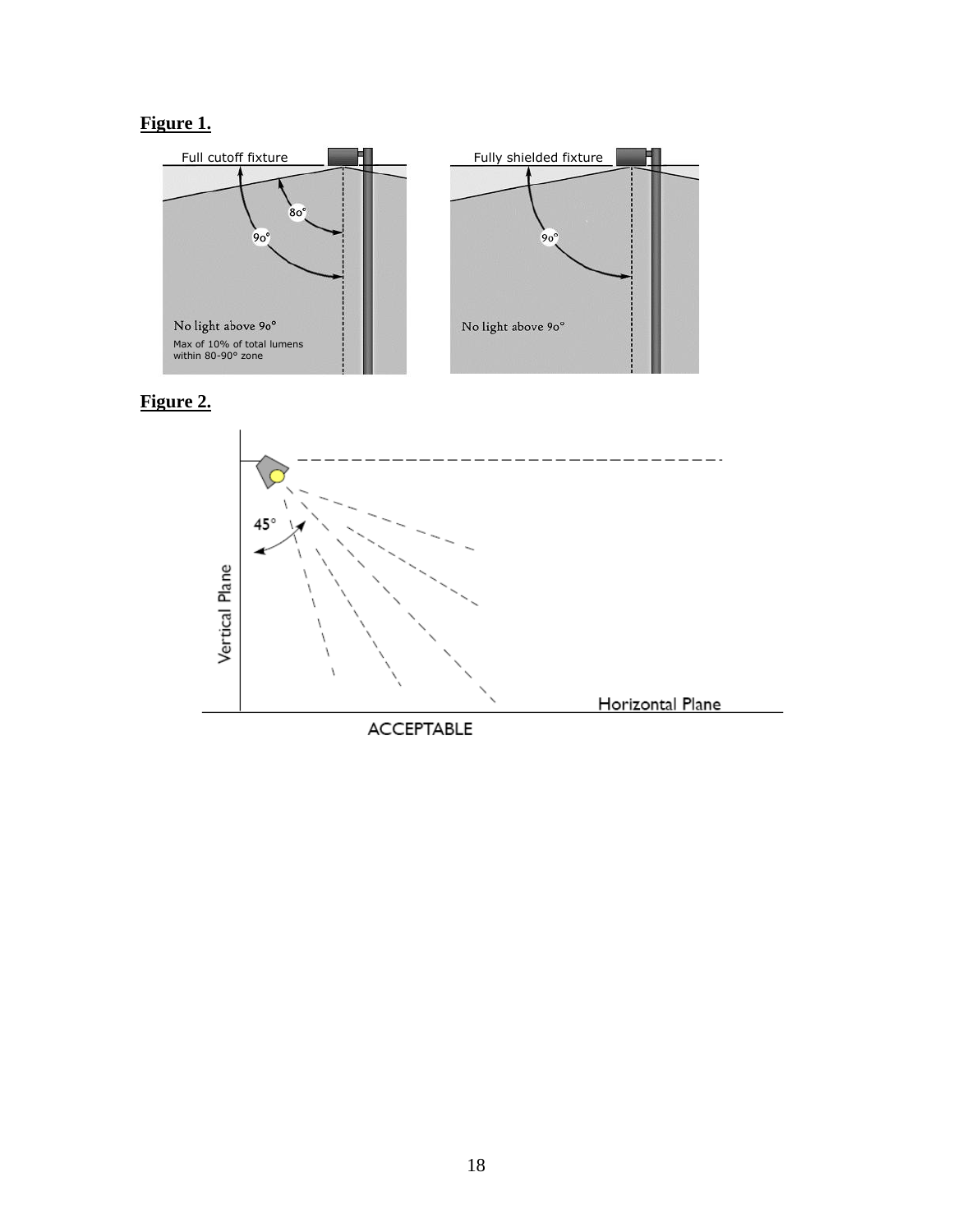



Height to setback ratio: The height of freestanding lighting must be no greater than 1/3 the distance to the closest side or rear property line.

| Table 1. Illumination Limits: Sidewalks, Doorways, Building Approaches |
|------------------------------------------------------------------------|
|------------------------------------------------------------------------|

| Task Area       | Average footcandles (fc)            | Uniformity     |
|-----------------|-------------------------------------|----------------|
|                 | Not to exceed                       | not to exceed  |
|                 |                                     | <b>MAX/MIN</b> |
| Sidewalks       | Commercial: 0.5 fc                  | 10:1           |
|                 | Residential <sup>1</sup> : $0.2$ fc | 10:1           |
| Doorways        | Active: 2.0-5.0 fc                  | <b>NA</b>      |
|                 | Inactive: $1.0-2.0$ fc              |                |
| <b>Building</b> |                                     | 20:1           |
| approach        | $0.2 - 1.0$ fc                      |                |

<sup>1</sup><br>Including multi-family developments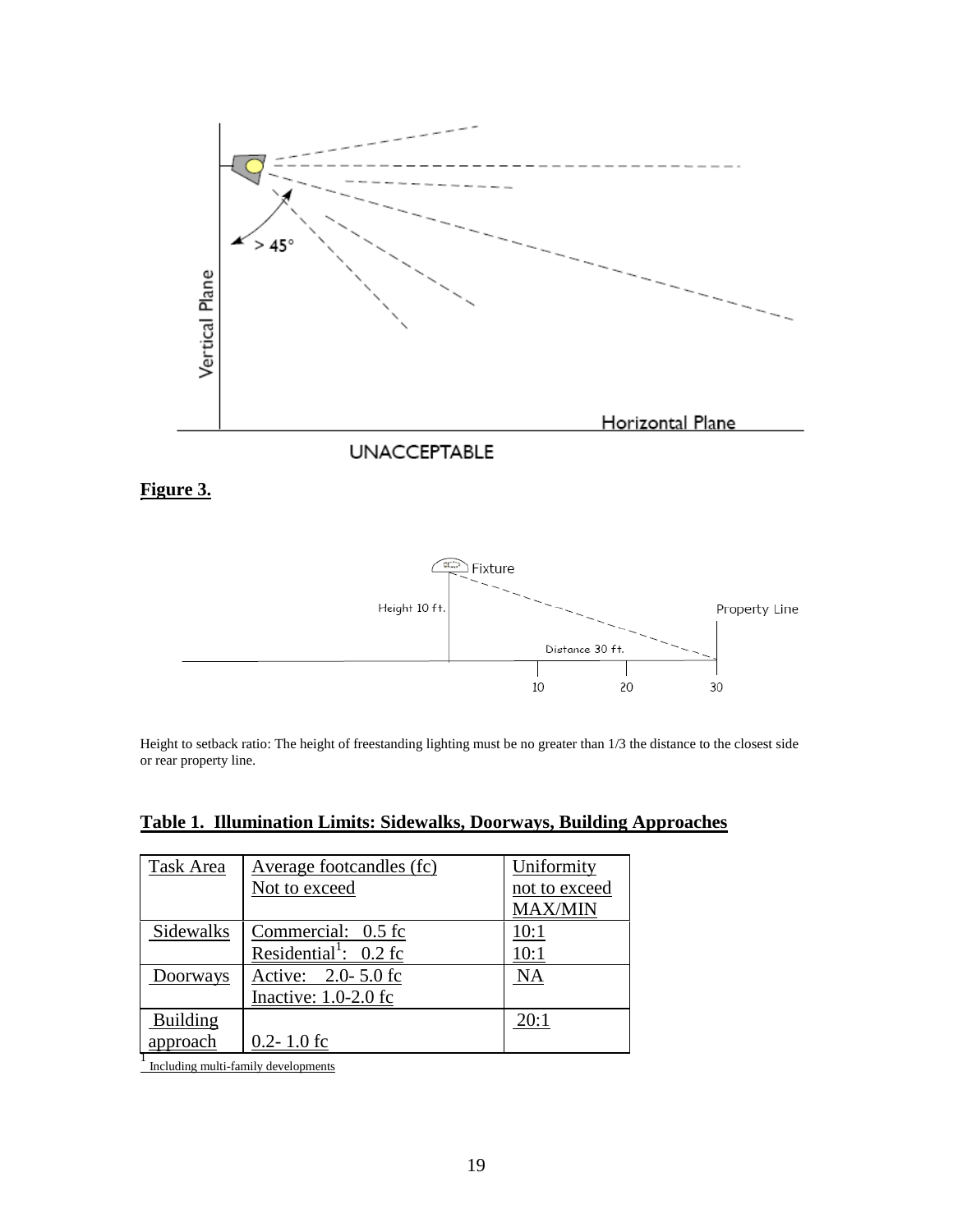### **Table 2. Illumination Limits: Parking Lots**

| Task Area            | Average          | Minimum     | Uniformity     |
|----------------------|------------------|-------------|----------------|
|                      | footcandles (fc) | illuminance | not to         |
|                      | Not to exceed    |             | exceed         |
|                      |                  |             | <b>MAX/MIN</b> |
| Parking Lots         |                  |             |                |
| Private <sup>1</sup> | $0.5$ fc         | $0.13$ fc   | 20:1           |
| Public               | $0.8$ fc         | 0.2 fc      | 20:1           |

1 Including multi-family developments

#### **Table 3. Illumination Limits: Street Lighting**

| Roadways   | Average footcandles (fc) |  |
|------------|--------------------------|--|
|            | Not to exceed            |  |
| Local      | 0.4 fc                   |  |
| Collector  | 0.6 fc                   |  |
| Crosswalks | ). 5 fc                  |  |

#### **Table 4. Illumination Limits: Service (gas) station and canopy lighting**

| <b>Gas Stations</b> | Average footcandles (fc) | Uniformity not to |
|---------------------|--------------------------|-------------------|
| Task Area           | Not to exceed            | exceed MAX/MIN    |
| Approach            | 1.5 fc                   | 20:1              |
| Driveway            | $.5$ fc                  | 20:1              |
| Pump Island         | 5 fc                     | 20:1              |
| Service Area        | ? fc                     | 20:1              |

#### **Table 5. Illumination Limits: Car Dealerships**

| <b>Car Dealerships</b> | Maximum footcandles | Uniformity not to |
|------------------------|---------------------|-------------------|
| Display Area           | (fc) Not to exceed  | exceed            |
|                        |                     | <b>MAX/MIN</b>    |
| Row adjacent to        | 5 fc                | 5:1               |
| roadway                |                     |                   |
| Other rows             | $2.5$ fc            | 10:1              |
| Entrance               | $2.5$ fc            | 5:1               |
| Driveways              | l fc                | 10:1              |